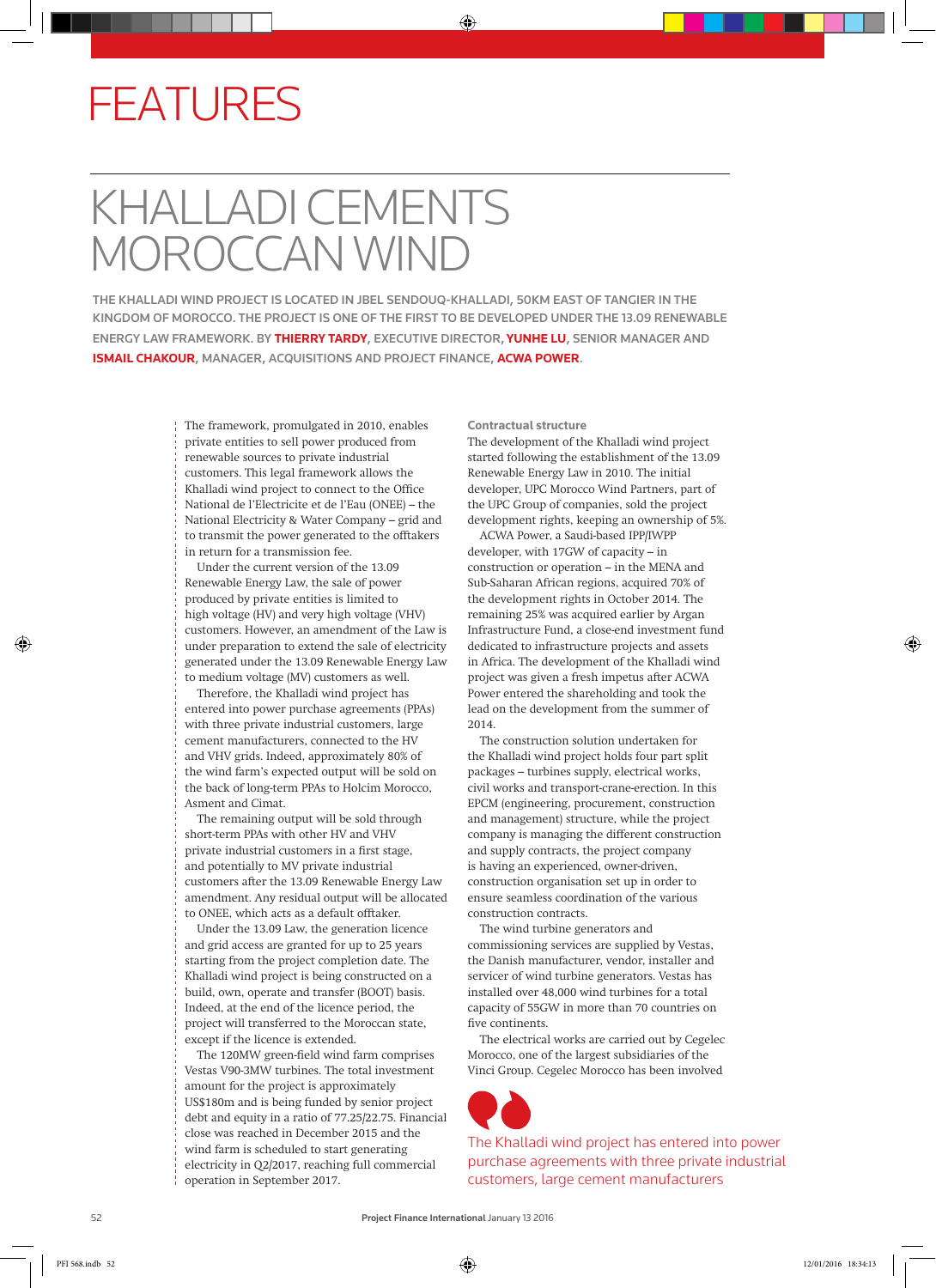

A Moroccan wind farm

in a number of substation and transmission line projects of ONEE, in particular for wind power projects.

The civil works are conducted by Stam, a Moroccan company leader in civil engineering that is active in Western African countries as well. The transport-crane-erection of the wind turbine generators is managed by AGTT, which has been particularly specialised in the transport and handling of heavy and exception cargoes. AGTT has also important experience in the transportation of wind mills.

Eurogrues Morocco will act as a subcontractor of AGTT for wind turbines generations installation. Eurogrues Morocco is a major crane company in Morocco that has been involved in several major infrastructure projects in the country, including thermal and wind power projects. ACWA Power led the negotiations with the contractors and put in place the construction management organisation.

The balance of plant operations and maintenance (O&M) contractor for a period of 20 years is Nomac Morocco, a wholly owned subsidiary of ACWA Power. The wind turbine generators' scheduled and unscheduled maintenance is undertaken by Vestas, which has entered a 20-year service agreement with the project company. However, the service agreement can be terminated for convenience at the end of year five, at the earliest at which point of time Nomac Morocco would take over Vestas' scope of the Wind Turbine maintenance, accordingly.

The 13.09 Renewable Energy Law enables the Khalladi wind project to connect to the ONEE grid under a connection agreement that allows the project company to build a 225kV transmission line to connect to the national grid in accordance with the specifications of ONEE. A second agreement, the grid access agreement, sets the terms and conditions under which the power generated by the project company can access the public electrical grid. Under this agreement, ONEE charges a transmission fee to the power carried through the national grid.

The Khalladi wind farm output will be mainly sold to three large cement manufacturers: Holcim Morocco, Asment, and Cimat. The choice of the offtakers was firstly based on the nature of the connection to the ONEE grid – indeed, the 13.09

Renewable Energy Law limits the sale of power to HV and VHV customers.

The second selection criterion was the creditworthiness and the ability to produce bankable PPAs under a take-or-pay scheme with adequate guarantees and sufficient termination amounts. The third selection criterion was the capacity to commit to a minimum annual offtake for long-term periods to ensure that the wind farm (P90 output) is entirely covered by several industrial offtakers under long-term PPAs.

The first PPA signed was with Holcim Morocco, which operates three cement factories, one grinding facility and 10 concrete plants in Morocco. The second PPA was signed with Asment Morocco, which has an operating cement factory and a second cement factory under construction in Rabat, Morocco.

The sponsors decided to approach lenders on the basis of these two PPAs, considering the construction of the Khalladi wind project in two phases: a first phase of 80MW and a second phase of 40MW once a third PPA is signed.

The third PPA with Cimat – which has two cement factories in Morocco – was finalised a few months after the discussions with banks had started, which allowed the Khalladi wind project to be constructed in one phase for a capacity of 120MW. The three PPAs account for approximately 80% of the wind farm output, the remaining generation will sold under a merchant scheme through short-term PPAs. Any residual generation will be allocated to ONEE, acting as a default offtaker.

The three main offtakers' tariffs are set on the basis of a discount to the ONEE tariffs, with a partial indexation on ONEE tariff increases. The short-term PPAs' tariffs will be set on the same structure through framework PPAs on a non-firm basis.

In the unlikely event that power would remain unsold after the additional offtake envisaged under the above schemes, ONEE will offtake such residual power under a PPA. The tariff at which ONEE will be purchasing such power is, however, at a substantially discounted price (around 40% discount). Hence the project company will have a sales strategy to avoid any residual generation allocated to ONEE.